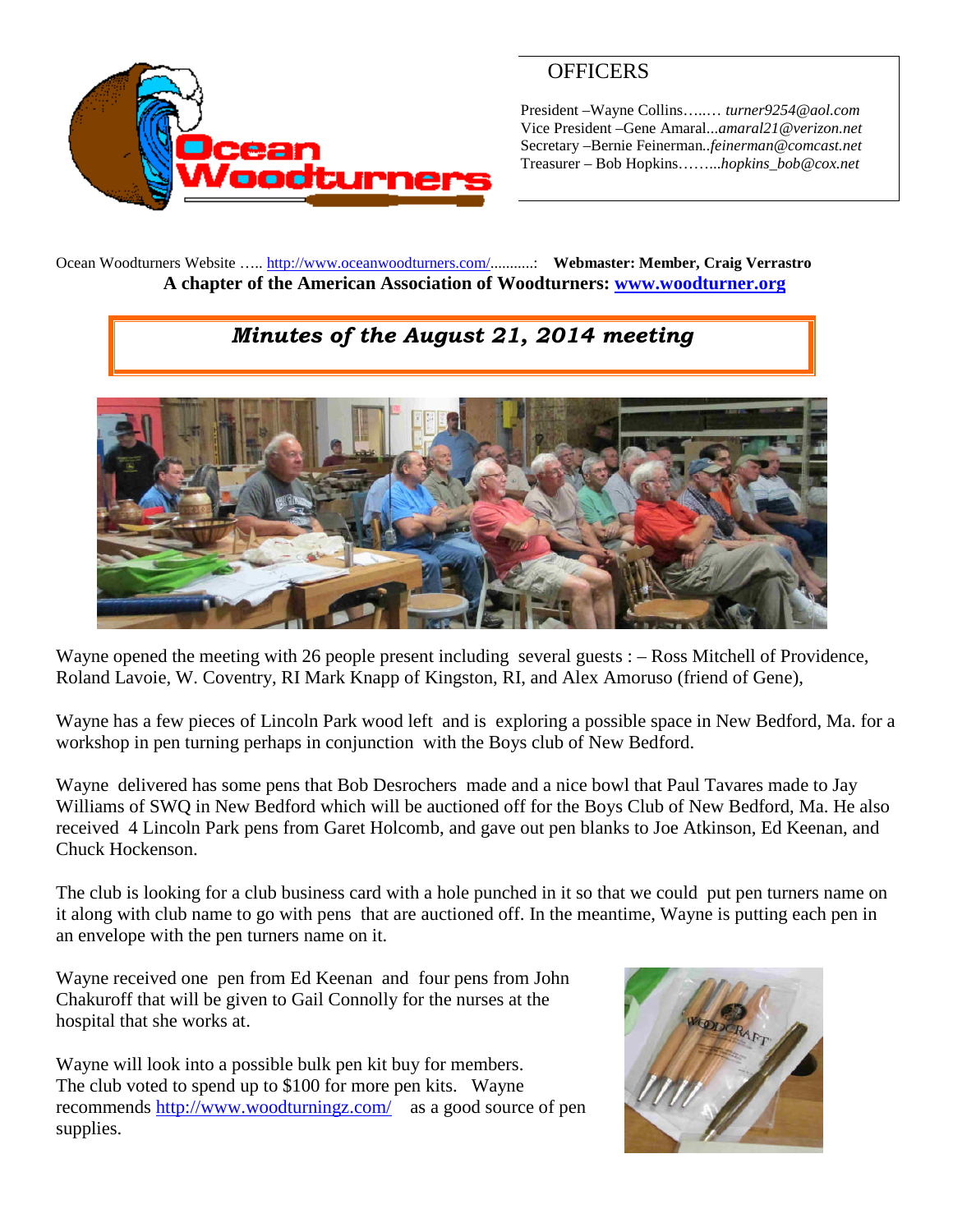Bob reported that the club has \$1504.17 in our treasury. *Dues - \$25 for members (read newsletter on website), \$30 for members who get a mailed copy.. Mail your dues to: Bob Hopkins, 48 Tilbury Dr, Bristol, RI 02809*

Future known demo's - Alex Amoruso : "Stave segmented bowl", Ian Manley : "Sea urchin ornaments", and Nigel Howe : "Turning something different from a crotch" sometime after January. We still need a demo for September.

Susan said Keeseh is still planning to hold a Bowl turning class w/Angelo Iafrate at a future date. *Checking on <http://keeseh.com/courses/> shows that there will be a 3 session class from 6 – 8:30 pm on Turning Holiday Ornaments on Sept. 9,16, & 23 as well as a 2 session class from 6 – 10 pm on an Introduction to Bowl Turnings on Sept 8 and 15th . Registration deadlines are Sept 2 and 3rd .*

Mike Murray was not available so there was no word on the club taking part in the Slater Park show which is scheduled to take place Sept. 13-14.

Club collaboration project is on indefinite hold.

Club needs some committees to do its business such as arrange "name" woodturner demonstrations which the club has done in the past. As of the meeting end, no one has stepped up to offer their services.

Wayne will check with Asher [Keeseh] about inventorying our club material and sorting out our items from the items that the Woodworking Guild was also storing at Keeseh.

Gene – has some Locust wood for belaying pin project if it is suitable. Wayne has not heard from Mike Jaret about status of project and wood sources. Wayne reported that Michael Jarrett had not picked up the 9 belaying pins that had been ready for him. Our club is still willing to teach students how to make belaying pins

Gene asked members to bring in labeled items for sale at the Sept 28 craft show . The labels should include the turners name, type of wood, and sales price.

Wayne mentioned again that Bernie is stepping down as Secretary at the end of the year and the club needs one, or two people to work on the newsletter and recording the club's activities.

## **Demonstration**

Wayne Miller lectured on aspects of segmented woodturning



Wayne started his talk by recommending anyone interested in segmented turning join the Segmented Woodturners virtual chapter of the AAW which has 500+ members worldwide. The chapter holds its own symposium every two years which will happen this October in San Antonio.

[http://segmentedwoodturners.org/about\\_us.php](http://segmentedwoodturners.org/about_us.php) is the "home page" for their website.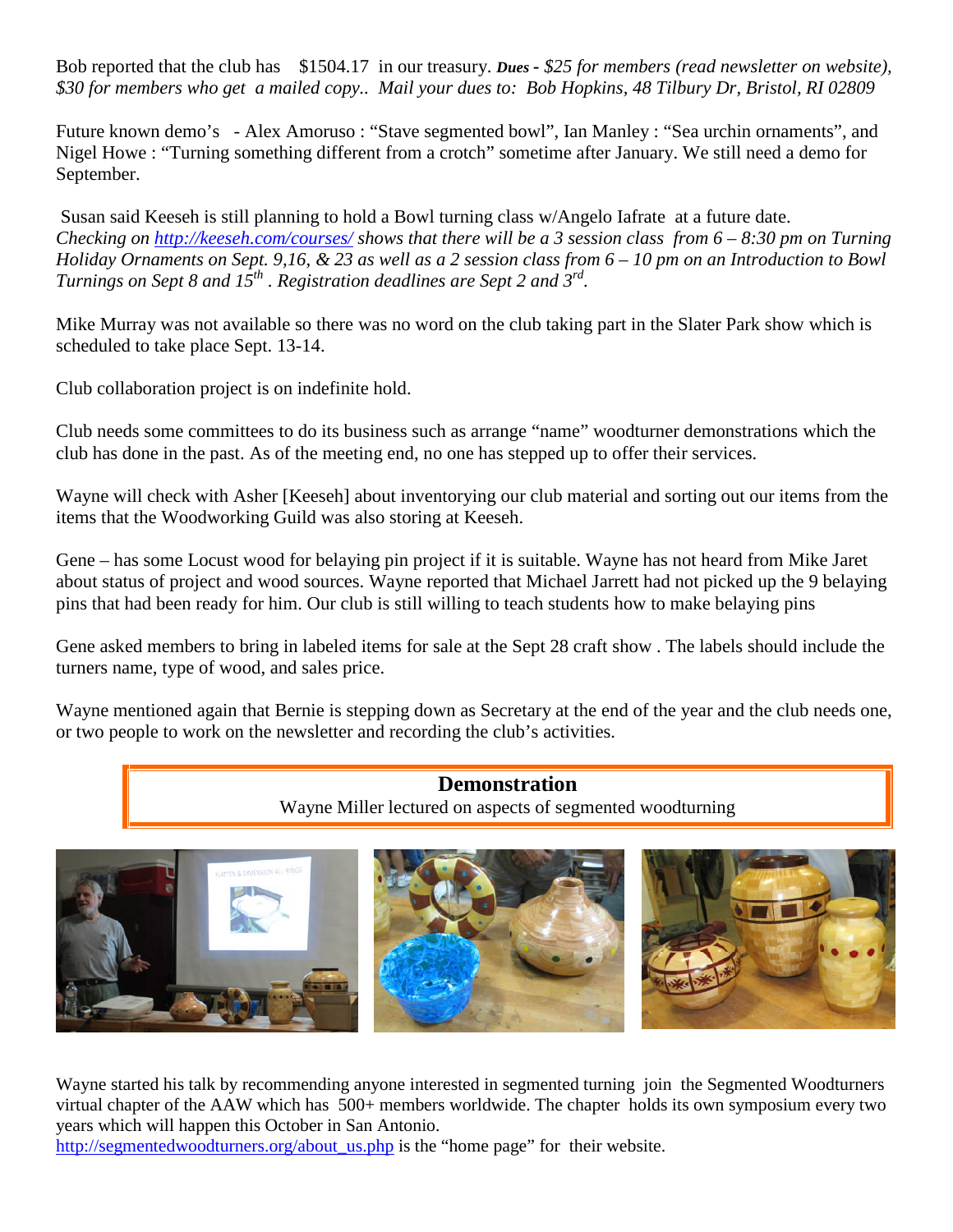<http://segmentedwoodturners.org/forum/> is the opening forum page which are only open to chapter members. This page lists some dozen+ categories of postings.

One byproduct of segmenting is the "free" pen blanks that can be made from the segmenting scraps. Wayne continued pointing out that there is no one way to do segmenting except that one should try to avoid cross grain gluing if you wanted the work to hold together.



Today's presentation was a continuation of his demo in August 2013. Today he showed the steps in the making of a vessel once its feature ring had been made. A PDF file of the presentation is available on his website



Wayne also discussed how he went about making this segmented vessel using Acrylic pen blank material. A PDF file of making an Acrylic vessel is available on his website



Wayne concluded his talk by outlining the steps in making this segmented weed pot

You can contact Wayne at his website [www.pzturn.com](http://www.pzturn.com/) with questions about segmenting etc.



Alex Amoruso showed a stave segmented bowl of Peruvian Walnut, Cherry, and Maple; a stand for the bowl; several tool using handles built from iron pipe, Aluminum rod and carbide cutting tips bought from Grizzley, a self made scraper burnisher; and melted some old lead sinkers into a Auminum pipe that he places on his turning tool to weigh it down to keep from getting catches.